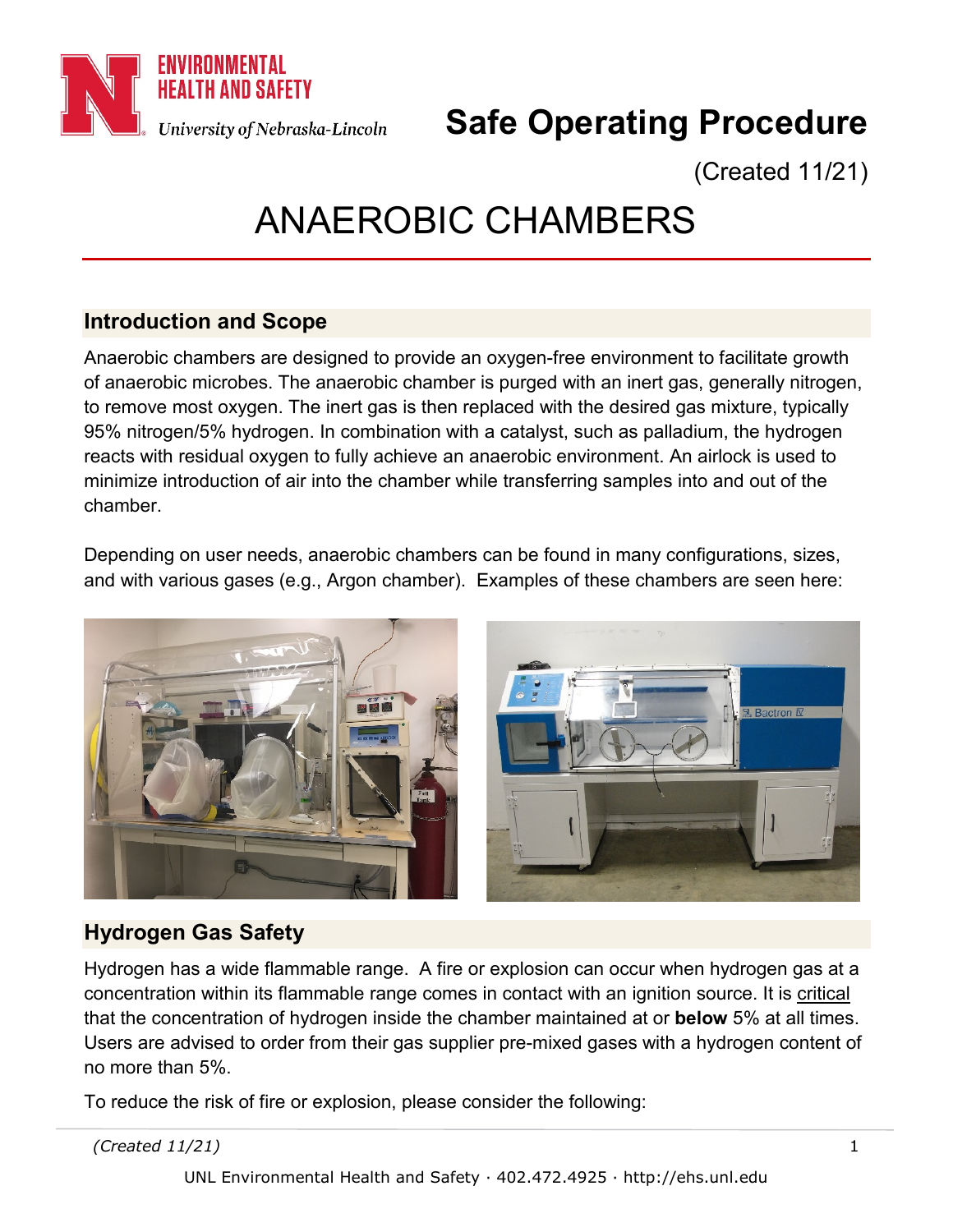

- Prior to introducing the hydrogen gas mixture, purge chambers, airlocks, and antechambers with 100% nitrogen (or another inert gas as advised by the chamber manufacturer).
- Verify that the correct hydrogen mixture was shipped by the gas supplier *before* connecting new cylinders.
- Use an oxygen/hydrogen gas analyzer to monitor gas levels inside the chamber. The monitor will detect a problem with the gas mixture, valves or regulators.
- Leak test gas lines and the anaerobic chamber *before* start up.
- Never use a malfunctioning chamber. Use "**Out of Service**" signage if needed (see decommissioning section for details on signage).

#### **Setup/Commissioning**

- As with any laboratory equipment, proper setup is crucial. Please consider having a company representative onsite to ensure proper assembly, gas flow, and calibration of any alarms or sensors.
- Always read and adhere to the manufacturer's set-up and operating instructions.
- Do not modify the chamber from the manufacturer's original design.
- Contact EHS with any questions or concerns about placement or operation of the chamber.

### **Biosafety**

Anaerobic chambers are often used for manipulation of anaerobic microorganisms, such as *Clostridia spp*. or methanogenic bacteria.



**Note: Any work with human, animal, or plant pathogens, or transgenic organisms must be registered with and approved by the IBC prior to initiation of experiments [\(ibc@unl.edu\)](mailto:ibc@unl.edu).** 

While the anaerobic chamber provides a controlled atmosphere within containment, it **is not** identical in purpose or function to a biosafety cabinet. It should never be assumed that presence of oxygen is toxic to the microbes being manipulated as they may be categorized as either aero-tolerant or facultative anaerobes.

Material should never be removed from an anaerobic chamber without conducting surface disinfection with an appropriate and approved disinfectant.

Follow the guidance outlined in the EHS SOP, *Microbiological Laboratory Practices* when working with any type of microorganisms.